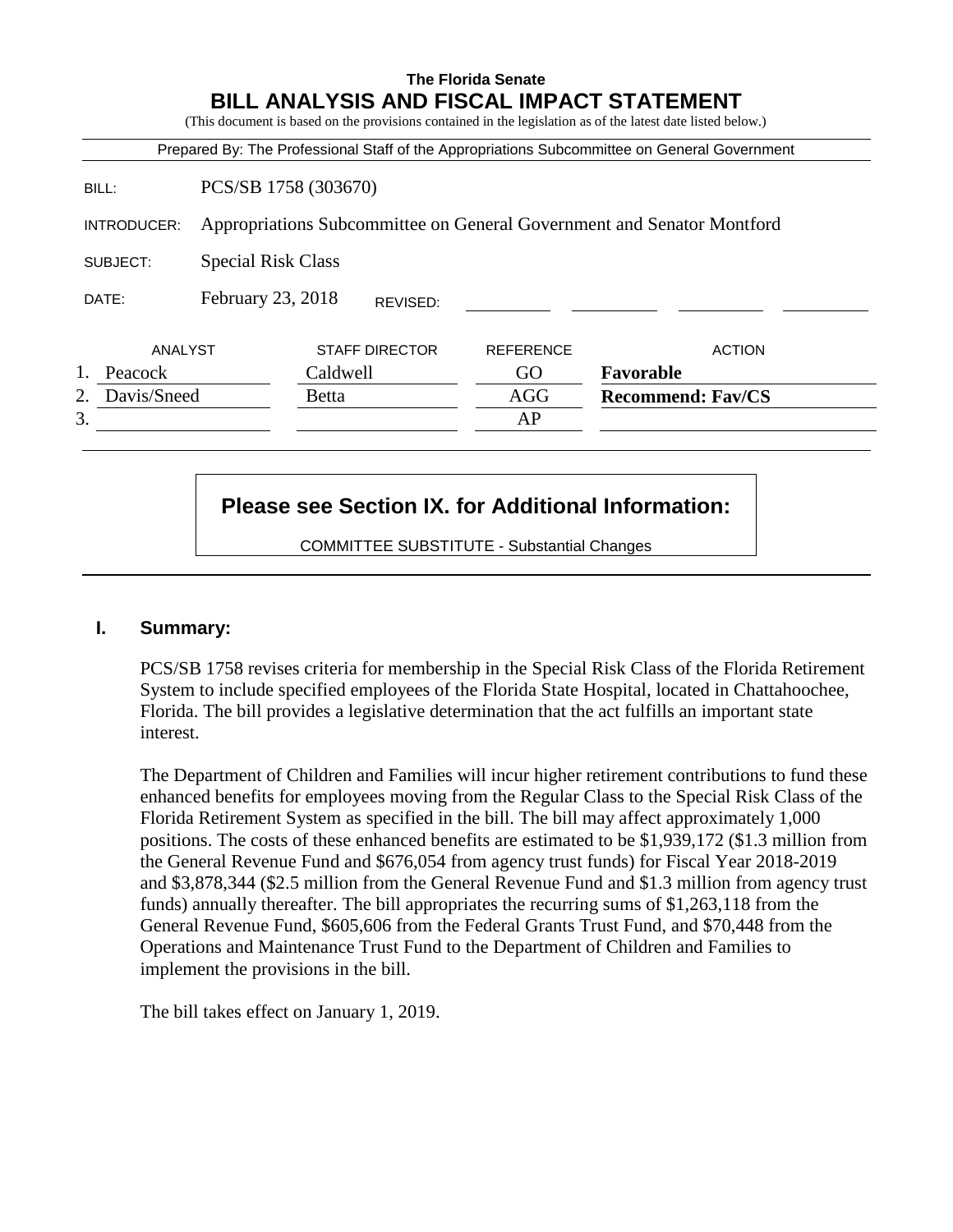#### **II. Present Situation:**

#### **The Florida Retirement System**

The Florida Retirement System (FRS) was established in 1970 when the Legislature consolidated the Teachers' Retirement System, the State and County Officers and Employees' Retirement System, and the Highway Patrol Pension Fund. In 1972, the Judicial Retirement System was consolidated into the FRS, and in 2007, the Institute of Food and Agricultural Sciences Supplemental Retirement Program was consolidated under the Regular Class of the FRS as a closed group.<sup>1</sup> The FRS is a contributory system, with most members contributing three percent of their salaries.<sup>2</sup>

The FRS is a multi-employer, contributory plan, governed by the Florida Retirement System Act in ch. 121, F.S. As of June 30, 2017, the FRS had 637,643 active members, 406,374 annuitants, 16,150 disabled retirees, and 32,233 active participants of the Deferred Retirement Option Program (DROP).<sup>3</sup> As of June 30, 2017, the FRS consisted of 995 total employers; it is the primary retirement plan for employees of state and county government agencies, district school boards, Florida College institutions, and state universities, and includes the 173 cities and 260 special districts that have elected to join the system.<sup>4</sup>

The membership of the FRS is divided into five membership classes:

- The Regular Class<sup>5</sup> consists of 552,600 active members, plus 3,116 in renewed membership;
- The Special Risk Class<sup>6</sup> includes  $71,612$  active members;
- The Special Risk Administrative Support Class<sup>7</sup> has 93 active members;
- The Elected Officers' Class<sup>8</sup> has 2,082 active members, plus 85 in renewed membership; and
- The Senior Management Service Class<sup>9</sup> has  $7,912$  members, plus 116 in renewed membership.<sup>10</sup>

<sup>1</sup> Florida Retirement System Pension Plan and Other State Administered Retirement Systems Comprehensive Annual Financial Report Fiscal Year Ended June 30, 2017, at p. 33. Available online at: [https://www.rol.frs.state.fl.us/forms/2016-](https://www.rol.frs.state.fl.us/forms/2016-17_CAFR.pdf) [17\\_CAFR.pdf.](https://www.rol.frs.state.fl.us/forms/2016-17_CAFR.pdf) (Last visited January 3, 2018.)

<sup>&</sup>lt;sup>2</sup> Prior to 1975, members of the FRS were required to make employee contributions of either 4 percent for Regular Class employees or 6 percent for Special Risk Class members. Employees were again required to contribute to the system after July 1, 2011. Members in the Deferred Retirement Option Program do not contribute to the system.

<sup>3</sup> Florida Retirement System Pension Plan and Other State Administered Retirement Systems Comprehensive Annual Financial Report Fiscal Year Ended June 30, 2017, at p. 144.

<sup>4</sup> *Id.*, at 180.

<sup>5</sup> The Regular Class is for all members who are not assigned to another class. Section 121.021(12), F.S.

<sup>&</sup>lt;sup>6</sup> The Special Risk Class is for members employed as law enforcement officers, firefighters, correctional officers, probation officers, paramedics and emergency technicians, among others. Section 121.0515, F.S.

<sup>7</sup> The Special Risk Administrative Support Class is for a special risk member who moved or was reassigned to a nonspecial risk law enforcement, firefighting, correctional, or emergency medical care administrative support position with the same agency, or who is subsequently employed in such a position under the Florida Retirement System. Section 121.0515(8), F.S.

<sup>&</sup>lt;sup>8</sup> The Elected Officers' Class is for elected state and county officers, and for those elected municipal or special district officers whose governing body has chosen Elected Officers' Class participation for its elected officers. Section 121.052, F.S.

<sup>9</sup> The Senior Management Service Class is for members who fill senior management level positions assigned by law to the Senior Management Service Class or authorized by law as eligible for Senior Management Service designation. Section 121.055, F.S.

<sup>&</sup>lt;sup>10</sup> All figures from Florida Retirement System Pension Plan and Other State Administered Retirement Systems Comprehensive Annual Financial Report Fiscal Year Ended June 30, 2017, at p. 147.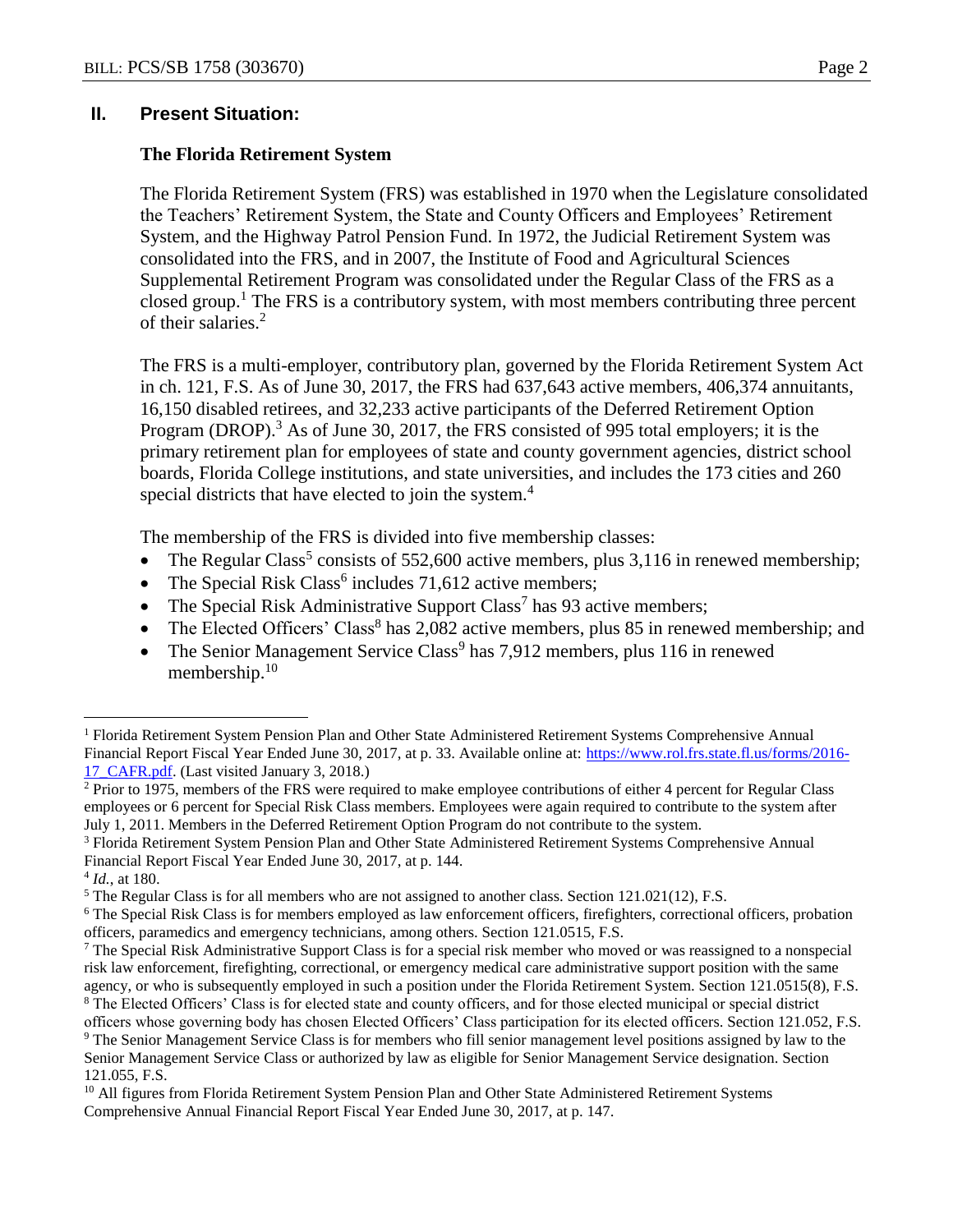Each class is funded separately based upon the costs attributable to the members of that class.

Members of the FRS have two primary plan options available for participation:

- The defined contribution plan, also known as the Investment Plan; and
- The defined benefit plan, also known as the Pension Plan.

# *The Special Risk Class of the FRS*

The Special Risk Class of the FRS consists of state and local government employees who meet the criteria for special risk membership. The class covers persons employed in law enforcement, firefighting, criminal detention, and emergency and forensic medical care who meet statutory criteria for membership as set forth in s. 121.0515, F.S.

In originally establishing the Special Risk Class of membership in the FRS, the Legislature recognized that persons employed in certain categories of positions:

are required to perform work that is physically demanding or arduous, or work that requires extraordinary agility and mental acuity, and that such persons, because of diminishing physical and mental faculties, may find that they are not able, without risk to the health and safety of themselves, the public, or their coworkers, to continue performing such duties and thus enjoy the full career and retirement benefits enjoyed by persons employed in other membership classes and that, if they find it necessary, due to the physical and mental limitations of their age, to retire at an earlier age and usually with less service, they will suffer an economic deprivation therefrom.<sup>11</sup>

A person who is a member in the Special Risk Class may retire at an earlier age and is eligible to receive higher disability and death benefits than Regular Class members.

## *Investment Plan*

In 2000, the Legislature created the Public Employee Optional Retirement Program (Investment Plan), a defined contribution plan offered to eligible employees as an alternative to the FRS Pension Plan.

Benefits under the Investment Plan accrue in individual member accounts funded by both employee and employer contributions and earnings. Benefits are provided through employeedirected investments offered by approved investment providers.

A member vests immediately in all employee contributions paid to the Investment Plan.<sup>12</sup> With respect to the employer contributions, a member vests after completing one work year of employment with an FRS employer.<sup>13</sup> Vested benefits are payable upon termination or death as a

 $11$  Section 121.0515(1), F.S.

 $12$  Section 121.4501(6)(a), F.S.

<sup>&</sup>lt;sup>13</sup> If a member terminates employment before vesting in the investment plan, the nonvested money is transferred from the member's account to the SBA for deposit and investment by the SBA in its suspense account for up to five years. If the member is not reemployed as an eligible employee within five years, then any nonvested accumulations transferred from a member's account to the SBA's suspense account are forfeited. Section 121.4501(6)(b)-(d), F.S.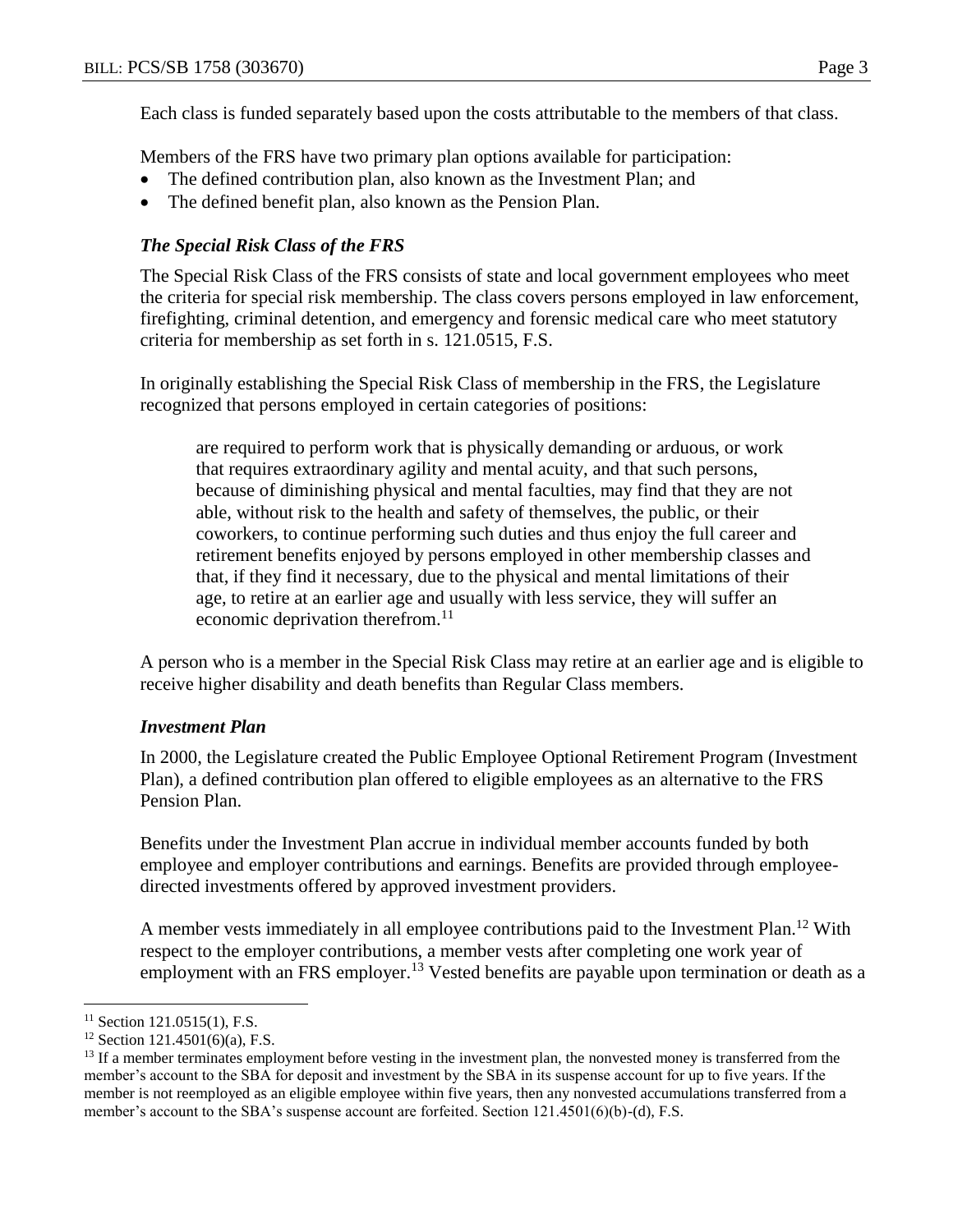lump-sum distribution, direct rollover distribution, or periodic distribution.<sup>14</sup> The Investment Plan also provides disability coverage for both in-line-of-duty and regular disability retirement benefits.<sup>15</sup> An FRS member who qualifies for disability while enrolled in the Investment Plan must apply for benefits as if the employee were a member of the Pension Plan. If approved for retirement disability benefits, the member is transferred to the Pension Plan.<sup>16</sup>

The State Board of Administration (SBA) is primarily responsible for administering the Investment Plan.<sup>17</sup> The SBA is comprised of the Governor as chair, the Chief Financial Officer, and the Attorney General.<sup>18</sup>

# *Pension Plan*

The Pension Plan is administered by the secretary of the Department of Management Services through the Division of Retirement.<sup>19</sup> The SBA handles investment management.

Any member initially enrolled in the Pension Plan before July 1, 2011, vests in the Pension Plan after completing six years of service with an FRS employer.<sup>20</sup> For members enrolled on or after July 1, 2011, the member vests in the Pension Plan after eight years of creditable service.<sup>21</sup> Benefits payable under the Pension Plan are calculated based on the member's years of creditable service multiplied by the service accrual rate multiplied by the member's average final compensation.<sup>22</sup> For most members of the Pension Plan, normal retirement (when first eligible for unreduced benefits) occurs at the earliest attainment of 30 years of service or age  $62<sup>23</sup>$  For public safety employees in the Special Risk and Special Risk Administrative Support Classes, normal retirement is the earliest of 25 years of service or age  $55.^{24}$  Members initially enrolled in the Pension Plan on or after July 1, 2011, have longer service requirements. For members initially enrolled after that date, the member must complete 33 years of service or attain age 65, and members in the Special Risk classes must complete 30 years of service or attain age  $60<sup>25</sup>$ 

# *Contribution Rates*

FRS employers are responsible for contributing a specified percentage of the member's monthly compensation to the Division of Retirement to be distributed into the FRS Contributions Clearing Trust Fund. The employer contribution rate is a blended contribution rate set by statute,

<sup>&</sup>lt;sup>14</sup> Section 121.591, F.S.

<sup>15</sup> *See* s. 121.4501(16), F.S.

<sup>&</sup>lt;sup>16</sup> Pension plan disability retirement benefits, which apply for investment plan members who qualify for disability, compensate an in-line-of-duty disabled member up to 65 percent of the average monthly compensation as of the disability retirement date for special risk class members. Other members may receive up to 42 percent of the member's average monthly compensation for disability retirement benefits. If the disability occurs other than in the line of duty, the monthly benefit may not be less than 25 percent of the average monthly compensation as of the disability retirement date. Section 121.091(4)(f), F.S.

<sup>17</sup> Section 121.4501(8), F.S.

<sup>18</sup> FLA CONST. art. IV, s. 4.

<sup>&</sup>lt;sup>19</sup> Section 121.025, F.S.

<sup>&</sup>lt;sup>20</sup> Section 121.021(45)(a), F.S.

<sup>&</sup>lt;sup>21</sup> Section 121.021(45)(b), F.S.

<sup>22</sup> Section 121.091, F.S.

<sup>23</sup> Section 121.021(29)(a)1., F.S.

<sup>&</sup>lt;sup>24</sup> Section 121.021(29)(b)1., F.S.

<sup>&</sup>lt;sup>25</sup> Sections 121.021(29)(a)2. and (b)2., F.S.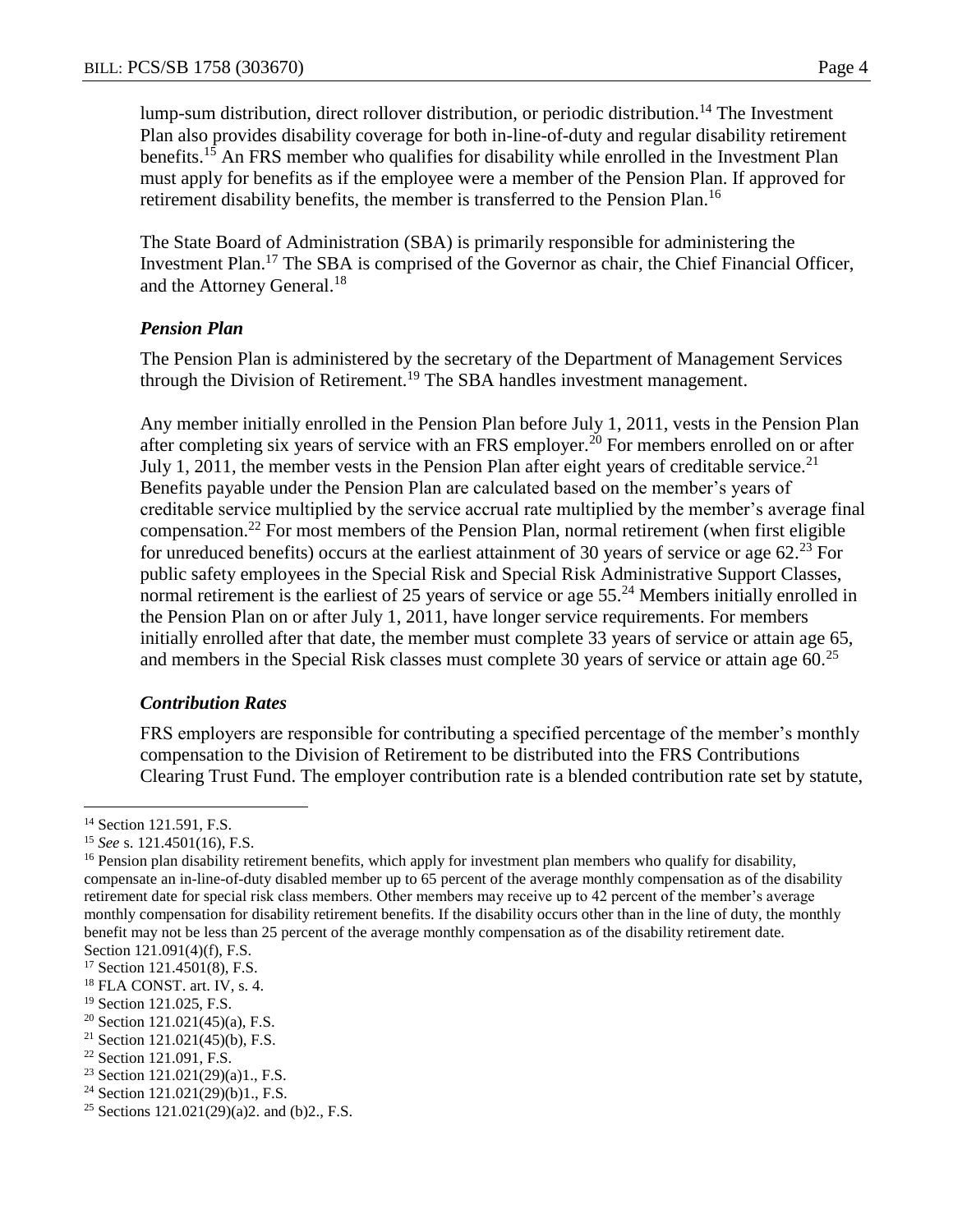which is the same percentage regardless of whether the member participates in the Pension Plan or the Investment Plan.<sup>26</sup> The rate is determined annually based on an actuarial study by the Department of Management Services that calculates the necessary level of funding to support all of the benefit obligations under both FRS retirement plans.

In the annual actuarial valuation of the Florida Retirement System based on July 1, 2017, plan assets and liabilities, Milliman, Inc., the state actuary, determined the following key data relating to the FRS Pension Plan.<sup>27</sup>

|                                    | <b>Valuation Results (in \$ billions)</b> |                     |                     |                     |  |  |
|------------------------------------|-------------------------------------------|---------------------|---------------------|---------------------|--|--|
|                                    | <b>July 1, 2014</b>                       | <b>July 1, 2015</b> | <b>July 1, 2016</b> | <b>July 1, 2017</b> |  |  |
| <b>Actuarial Liability</b>         | \$160.1                                   | \$165.5             | \$170.4             | \$178.6             |  |  |
| <b>Actuarial Value of Assets</b>   | \$138.6                                   | \$143.2             | \$145.5             | \$150.6             |  |  |
| Unfunded Actuarial Liability       | \$21.5                                    | \$22.3              | \$24.9              | \$28.0              |  |  |
| <b>Funded Percentage</b>           |                                           |                     |                     |                     |  |  |
| (Actuarial Value of                | 86.6%                                     | 86.5%               | 85.4%               | 84.3%               |  |  |
| <b>Assets/Actuarial Liability)</b> |                                           |                     |                     |                     |  |  |

The state actuary determines a rate associated with the normal cost of the Pension Plan (funding the prospective benefits) and a rate necessary to amortize the unfunded actuarial liabilities (UAL) over a 30-year period. The following are the current employer contribution rates<sup>28</sup> for each class and the blended rates recommended by the state actuary beginning in July 2018:<sup>29</sup>

 $\overline{a}$  $26$  Section 121.70(1), F.S.

<sup>&</sup>lt;sup>27</sup> Florida Retirement System Comprehensive Annual Financial Report Fiscal Year Ended June 30, 2017, at 125.

<sup>&</sup>lt;sup>28</sup> Section 121.71(4) and (5), F.S.

<sup>29</sup> Letter to Ms. Elizabeth Stevens, *Re: Blended Proposed Statutory Rates for the 2018-2019 Plan Year Reflecting a Uniform UAL Rate for All Membership Classes and DROP*, dated December 6, 2017 (on file with the Senate Committee on Governmental Accountability and Oversight).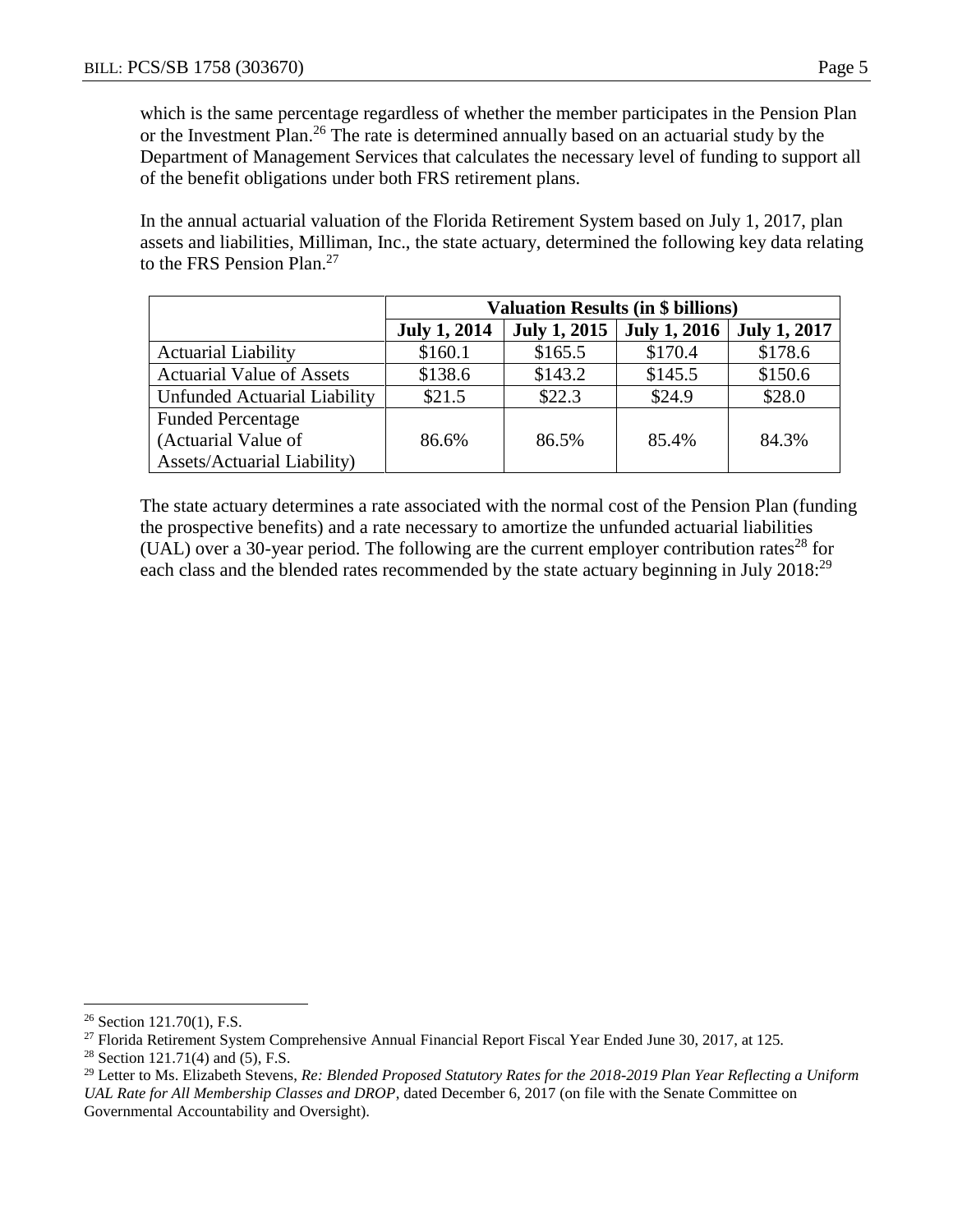| <b>Membership Class</b>             | <b>Current Rates</b><br><b>Effective July 1, 2017</b> |            | <b>Recommended Rates</b><br>to be effective |            |
|-------------------------------------|-------------------------------------------------------|------------|---------------------------------------------|------------|
|                                     |                                                       |            | <b>July 1, 2018</b>                         |            |
|                                     | <b>Normal</b>                                         | <b>UAL</b> | <b>Normal</b>                               | <b>UAL</b> |
|                                     | Cost                                                  | Rate       | Cost                                        | Rate       |
| <b>Regular Class</b>                | 2.90%                                                 | 3.03%      | 3.04%                                       | 3.500%     |
| <b>Special Risk Class</b>           | 11.86%                                                | 9.69%      | 12.18%                                      | 10.60%     |
| Special Risk Administrative Support | 3.83%                                                 | 29.80%     | 3.64%                                       | 29.62%     |
| Class                               |                                                       |            |                                             |            |
| Elected Officer's Class             |                                                       |            |                                             |            |
| Legislators, Governor, Lt.          | 6.45%                                                 | 42.69%     | 6.65%                                       | 48.38%     |
| Governor, Cabinet Officers,         |                                                       |            |                                             |            |
| State Attorneys, Public             |                                                       |            |                                             |            |
| Defenders                           |                                                       |            |                                             |            |
| Justices and Judges                 | 11.67%                                                | 26.25%     | 12.00%                                      | 27.05%     |
| <b>County Officers</b>              | 8.54%                                                 | 35.24%     | 8.50%                                       | 38.48%     |
| Senior Management Service Class     | 4.29%                                                 | 16.70%     | 4.45%                                       | 17.89%     |
| Deferred Retirement Option Program  | 4.17%                                                 | 7.96%      | 4.41%                                       | 7.96%      |

For all membership classes, except the DROP and certain members with renewed membership, employees contribute three percent of their compensation towards retirement.<sup>30</sup>

After employer and employee contributions are placed into the FRS Contributions Clearing Trust Fund, the allocations under the Investment Plan are transferred to third-party administrators to be placed in the employee's individual investment accounts, whereas contributions under the Pension Plan are transferred into the FRS Trust Fund.<sup>31</sup>

## **Section 14, Article X of the State Constitution**

Since 1976, the State Constitution has required that benefit improvement under public pension plans in the State of Florida must be concurrently funded on a sound actuarial basis as set forth below.

Article X, section 14 of the Florida Constitution provides:

A governmental unit responsible for any retirement or pension system supported in whole or in part by public funds shall not after January 1, 1977, provide any increase in the benefits to the members or beneficiaries of such system unless such unit has made or concurrently makes provision for the funding of the increase in benefits on a sound actuarial basis.

<sup>30</sup> Section 121.71(3), F.S.

<sup>31</sup> *See* ss. 121.4503 and 121.72(1), F.S.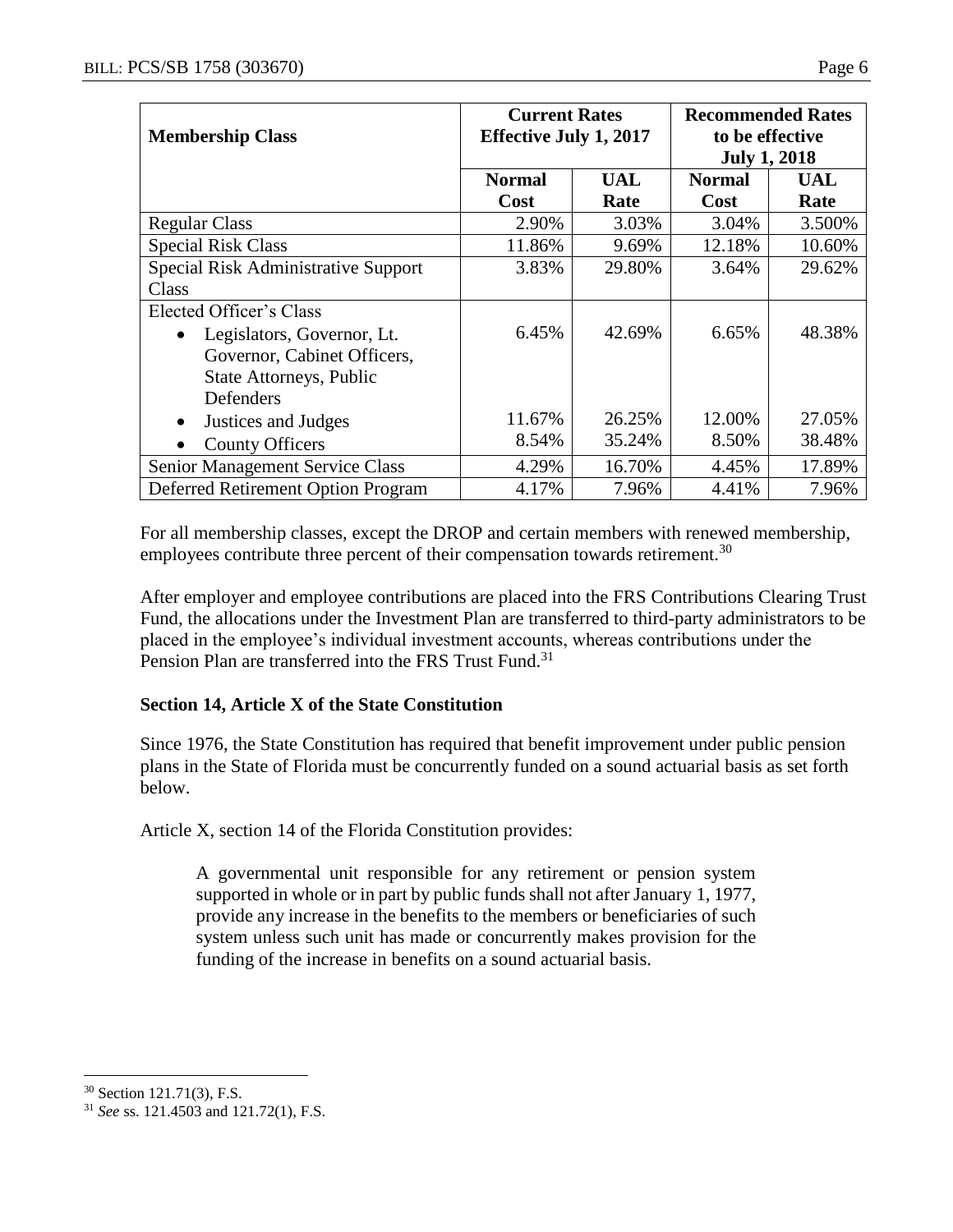## **Florida State Hospital**

The Florida State Hospital (hospital) located in Chattahoochee, Florida, is a state psychiatric hospital operated by the Department of Children and Families that provides civil and forensic services.<sup>32</sup> Forensic services for persons who are charged with a felony and have been found to be incompetent to proceed with their trial due to mental illness, or who have been acquitted of a felony by reason of insanity are governed by ss. 916.111-916.185, F.S.

The hospital's civil services are comprised of the following three units:

- Civil Admissions evaluates and provides psychiatric services primarily for newly admitted acutely ill male and female civil residents between the ages of 18 and 64;
- Civil Transition Program serves civil residents and individuals previously in a forensic setting who no longer need that level of security and with court approval, may reside in a less restrictive civil environment; and
- Specialty Care Program serves a diverse population of individuals requiring mental health treatment and services, including civil and forensic step downs.

The hospital's forensic services evaluates and treats persons with felony charges who have been adjudicated incompetent to stand trial or not guilty by reason of insanity. Forensic services is comprised of the following two units;

- Forensic Admission is a maximum security facility that assesses new admissions, provides short-term treatment and competency restoration for defendants found incompetent to stand trial, and behavior stabilization for persons committed as not guilty by reason of insanity; and
- Forensic Central provides longer-term treatment and serves a seriously and persistently mentally ill population who are incompetent to proceed or not guilty by reason of insanity.

## **III. Effect of Proposed Changes:**

**Section 1** amends s. 121.0515, F.S., to add specified Florida State Hospital employees to the Special Risk Class of the Florida Retirement System (FRS).

These employees must be a member of the FRS, spend at least 65 percent of his or her time performing duties that involve contact with patients or inmates at the Florida State Hospital, and be employed in the following job classes:

- Abuse registry counselor (class code 5961).
- Barber/beautician (class codes 6201, 6205, and 6206).
- Behavioral program associate (class codes 5750 and 5762).
- Behavioral program specialist (class codes 5751 and 5763).
- Certified radiologic technologist (class codes 5523, 5524, 5527, and 5528).
- Chaplain (class codes 5819 and 5820).

- Child protective investigator (class code 8371).
- Child protective field support consultant (class code 8374).
- Children, youth, and families counselor (class code 5954).
- Classroom teacher (class codes 4144 and 4147).

<sup>32</sup> *See* <http://www.myflfamilies.com/service-programs/mental-health/fsh/services-programs> (last visited on Jan. 19, 2018).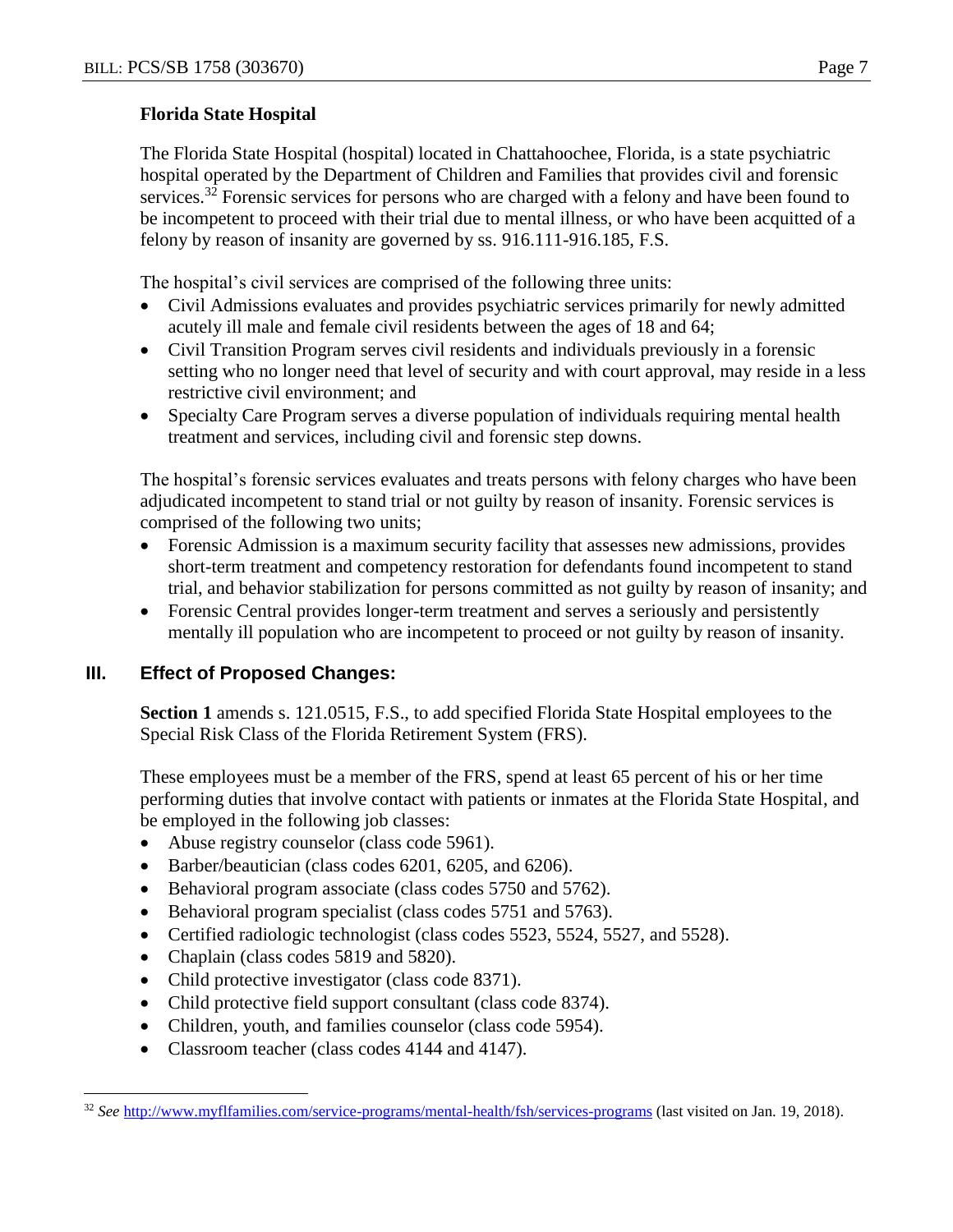- Custodial trainer (class code 6530).
- Custodial worker (class codes 6511 and 6526).
- Dental assistant (class codes 5632 and 5633).
- Dental hygienist (class code 5641).
- Dental technician (class code 5644).
- Dietetic technician (class code 5594).
- Direct services aide (class code 5702).
- Education and training specialist (class code 1328).
- Food control specialist (class code 6217).
- Food support worker (class code 6213).
- Groundskeeper (class code 6394).
- Health support aide (class codes 5504 and 5505).
- Human services counselor (class codes 5934, 5936, 5937, 5940, and 5941).
- Human services program analyst (class code 5871).
- Human services program consultant (class codes 5918, 5919, and 5920).
- Human services program records analyst (class code 5864).
- Human services program specialist (class code 5877).
- Human services worker (class codes 5706, 5709, 5781, and 5784).
- Librarian (class code 4315).
- Librarian specialist (class codes 4318 and 4319).
- Medical laboratory technician (class codes 5047 and 5048).
- Pharmacy technician (class codes 5500 and 5501).
- Rehabilitation therapist (class codes 5562 and 5563).
- Residential unit specialist (class code 5736).
- Senior chaplain (class code 5823).
- Social services counselor (class codes 5953 and 5960).
- Storekeeper (class codes 0918, 0921, and 0922).
- Teacher aide (class codes 4133 and 4142).
- Therapy aide (class codes 5556 and 5557).
- Training specialist (class codes 1322 and 1324).
- Unit treatment and rehab specialist (class codes 5776 and 5791).
- Vocational instructor (class codes 1309, 1310, 1311, 1312, 1313, and 1315).
- Volunteer services center specialist (class code 6000).
- Volunteer services specialist (class code 5997).

**Section 2** provides a legislative determination that the bill fulfills an important state interest.

**Section 3** appropriates the recurring sums of \$1,263,118 from the General Revenue Fund, \$605,606 from the Federal Grants Trust Fund, and \$70,448 from the Operations and Maintenance Trust Fund to the Department of Children and Families to implement the provisions in the act.

**Section 4** provides the bill takes effect January 1, 2019.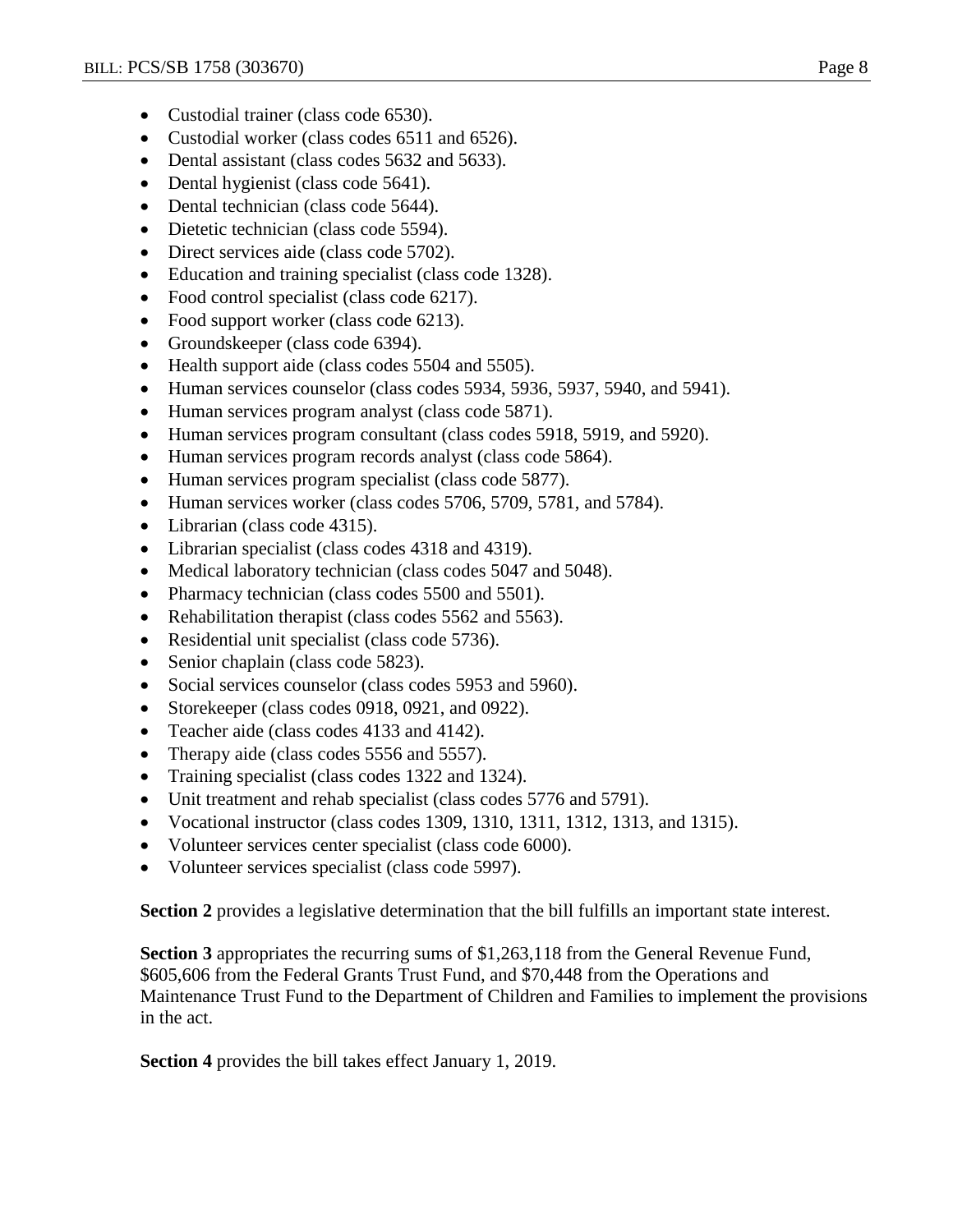#### **IV. Constitutional Issues:**

A. Municipality/County Mandates Restrictions:

The mandate restrictions do not apply because the bill does not require counties and municipalities to spend funds, reduce counties' or municipalities' ability to raise revenue, or reduce the percentage of state tax shared with counties and municipalities.

B. Public Records/Open Meetings Issues:

None.

C. Trust Funds Restrictions:

None.

## **V. Fiscal Impact Statement:**

A. Tax/Fee Issues:

None.

B. Private Sector Impact:

None.

C. Government Sector Impact:

The bill extends Special Risk Class retirement benefits to certain employed members of specified job classes who perform duties involving contact with patients or inmates at the Florida State Hospital. The Department of Children and Families (DCF) will incur higher retirement contributions to fund these new benefits for employees in the Special Risk Class specified in the bill. There are approximately 1,000 positions affected by the bill. The costs of these new benefits are estimated to be \$1,939,172 (\$1.3 million from the General Revenue Fund and \$676,054 from agency trust funds for Fiscal Year 2018-2019 and \$3,878,344 (\$2.5 million from the General Revenue Fund and \$1.3 million from agency trust funds) annually thereafter. Recurring funds are appropriated from the General Revenue Fund, the Federal Grants Trust Fund, and the Operations and Maintenance Trust Fund to the DCF to implement the retirement benefit enhancement.

## **VI. Technical Deficiencies:**

None.

# **VII. Related Issues:**

The Florida State Hospital (FSH) is one of three DCF mental health treatment facilities, which also include the Northeast Florida State Hospital (NEFSH) and the North Florida Evaluation and